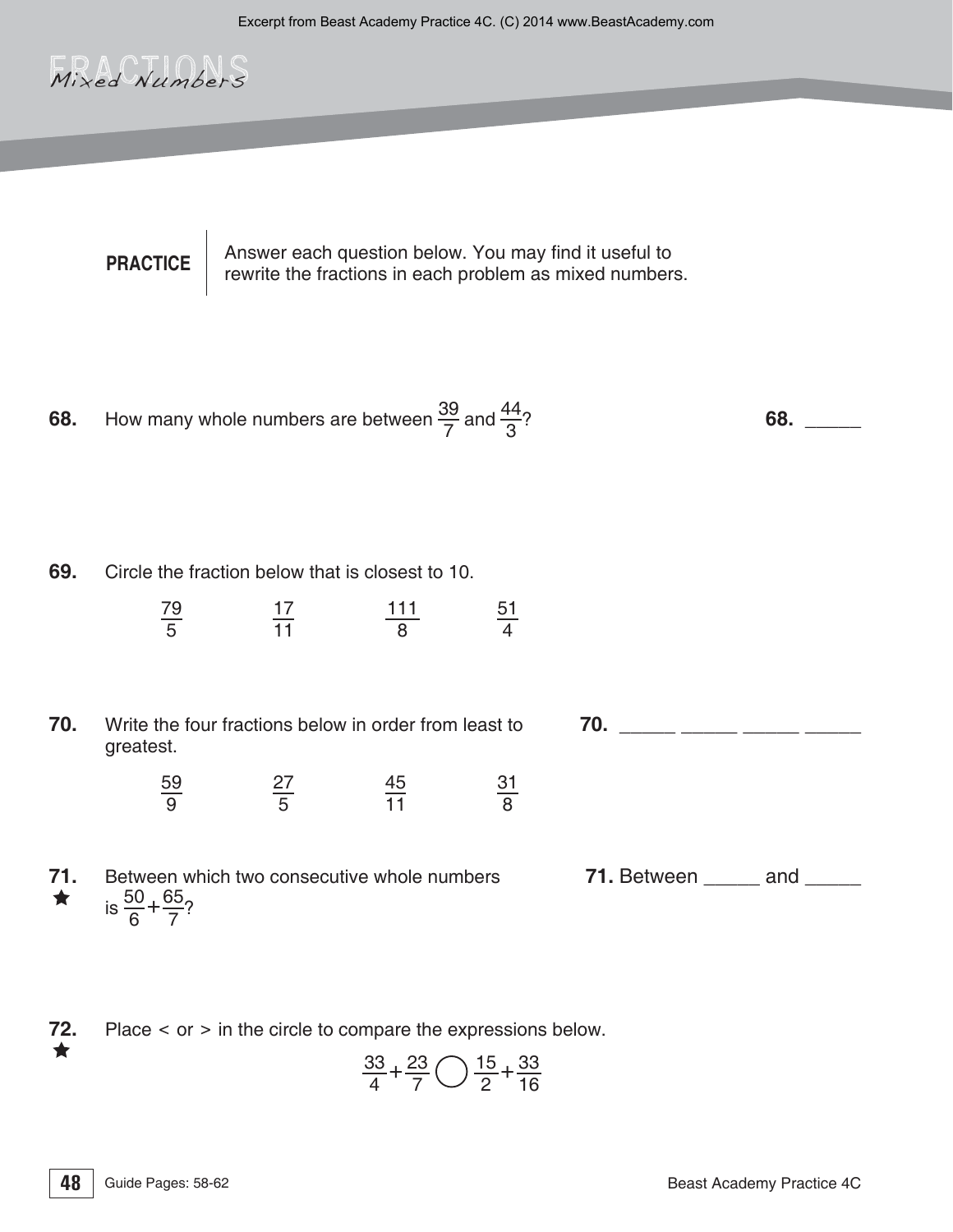Mixed Numbers



**PRACTICE** Write each mixed number as a fraction in simplest form.

**73.** 
$$
5\frac{1}{2} =
$$
 **74.**  $7\frac{2}{3} =$ 

**75.** 
$$
11\frac{6}{7}
$$
 = **76.**  $4\frac{4}{10}$  =

77. 
$$
6\frac{4}{5}
$$
 = 78.  $9\frac{4}{9}$  =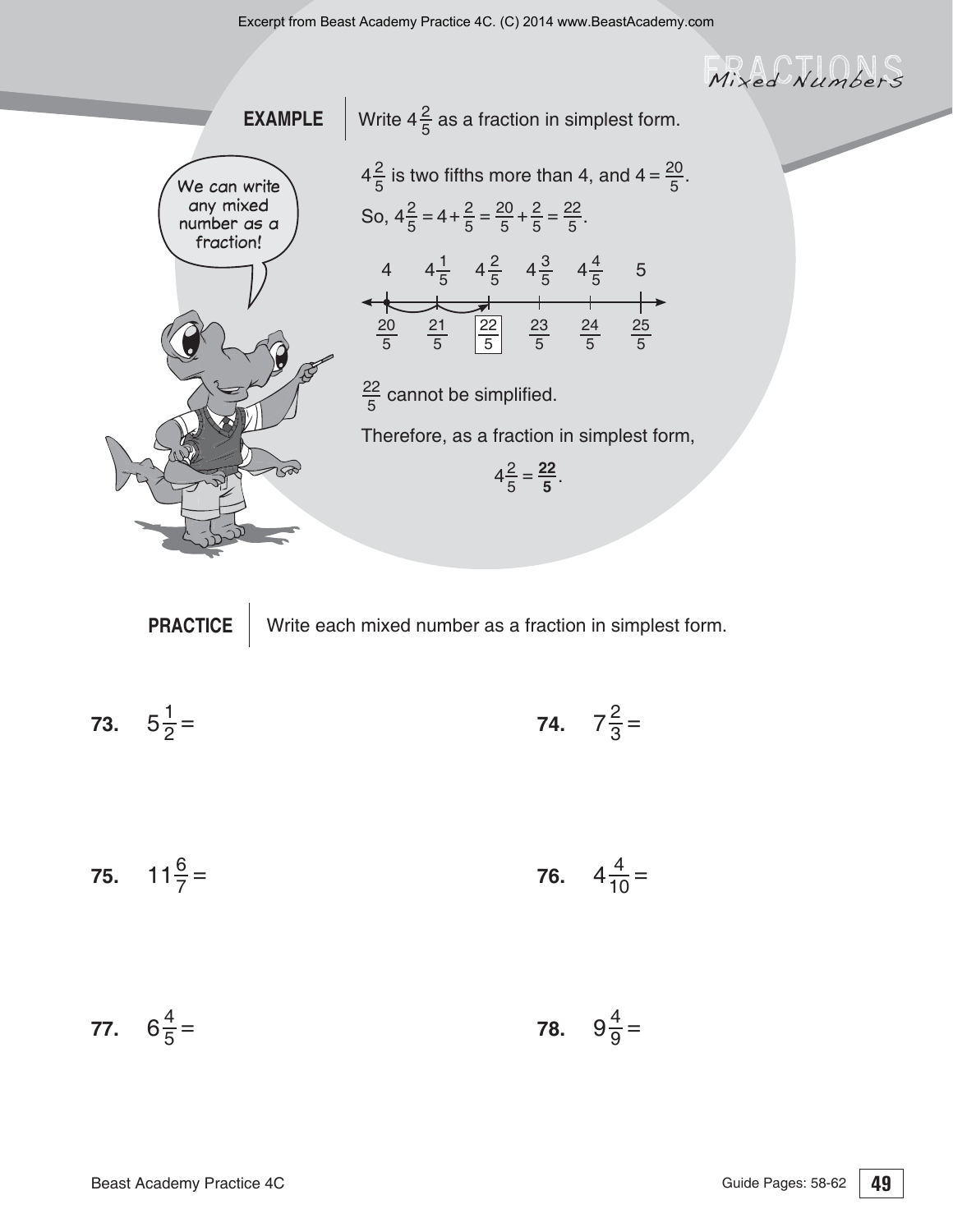Excerpt from Beast Academy Practice 4C. (C) 2014 www.BeastAcademy.com

**EXAMPLE** 

the next four numbers in the skip-counting pattern below. Then, rewrite the pattern with the numbers in simplest form.



We add  $\frac{1}{10}$  to each number to get the next number.



Then, we rewrite the pattern, simplifying when possible.

|                                                                                                                         | 1 1 3 2 1 3 7 |  |  |
|-------------------------------------------------------------------------------------------------------------------------|---------------|--|--|
| $\overline{10}$ , $\overline{5}$ , $\overline{10}$ , $\overline{5}$ , $\overline{2}$ , $\overline{5}$ , $\overline{10}$ |               |  |  |

**PRACTICE** | Follow the directions to complete each skip-counting pattern below.

**79.** Count by elevenths starting at  $\frac{1}{11}$ .



**80.** Count by eighths starting at  $\frac{1}{8}$ .



One the line below, write all seven numbers in the sequence above in simplest form.

\_\_\_\_\_\_\_\_\_\_\_\_\_\_\_\_\_\_\_\_\_\_\_\_\_\_\_\_\_\_\_\_\_\_\_\_\_\_\_\_\_\_\_\_\_\_\_\_\_\_\_\_\_\_

**81.** Count by ninths starting at  $\frac{4}{9}$ .



 On the line below, write all seven numbers in the sequence above in simplest form. Use whole or mixed numbers when possible.

\_\_\_\_\_\_\_\_\_\_\_\_\_\_\_\_\_\_\_\_\_\_\_\_\_\_\_\_\_\_\_\_\_\_\_\_\_\_\_\_\_\_\_\_\_\_\_\_\_\_\_\_\_\_